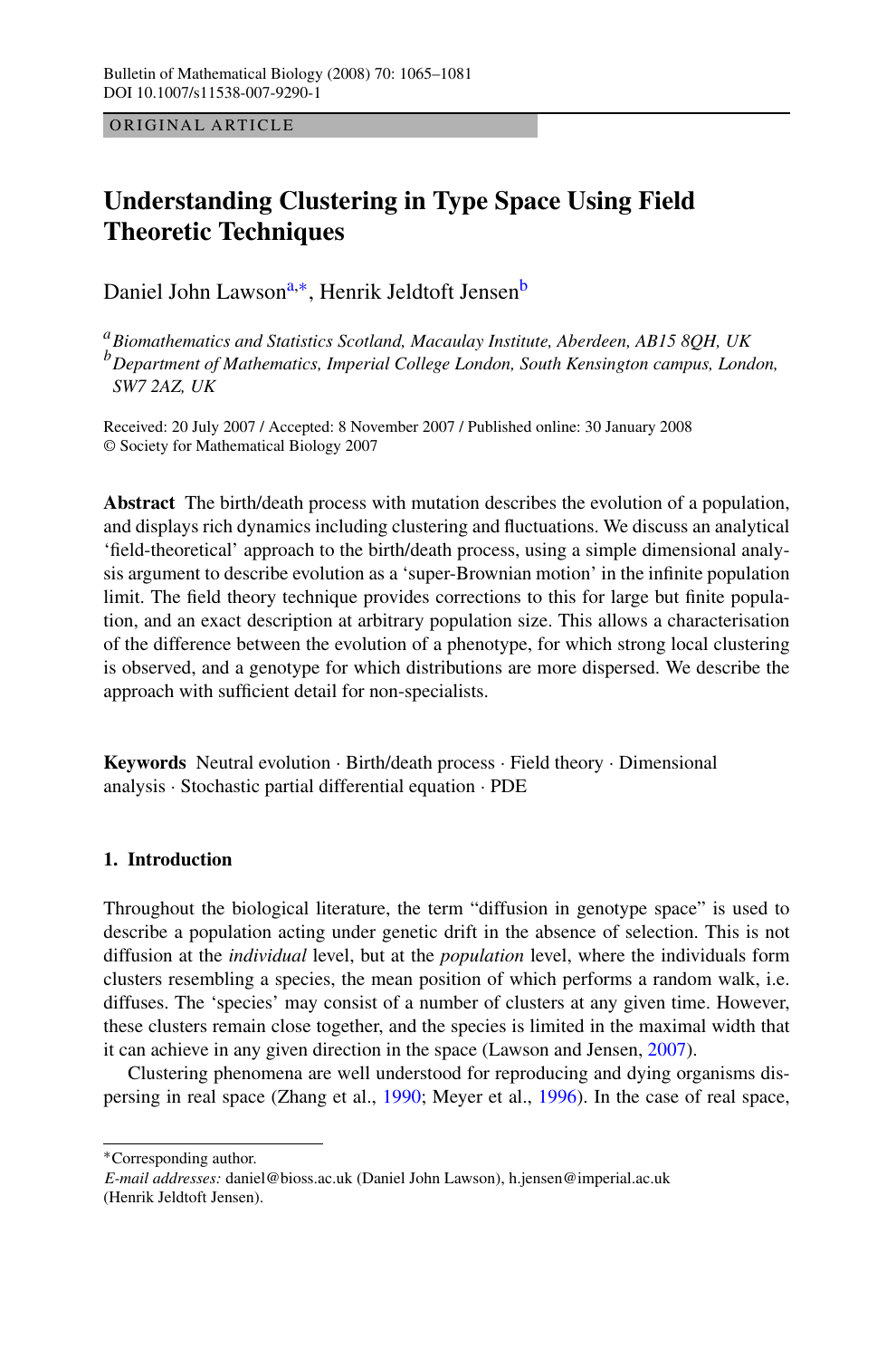the relationship of the microscopic process to the stochastic Partial Differential Equation (PDE) formalism is clear, due to the (exact) field theory mapping (Tauber et al., [2005\)](#page-16-0) of the underlying microscopic process to a stochastic PDE. However, no such translation has been done in the case of type (sequence) space, be it of a genotype or a phenotype, where clustering phenomena are also observed (Derrida and Peliti, [1991;](#page-15-0) Derrida et al., [1999](#page-15-0); Lawson and Jensen, [2007\)](#page-16-0). We perform the translation and show that reproducing and dying organisms either diffusing in real space or mutating in type space are fundamentally the same process in an infinite population. This equivalence only applies in the infinite population limit, and so we provide finite size corrections to the stochastic PDE, allowing for individuals to mutate only on a birth event.

From known results for diffusing organisms, there exists an 'upper-critical dimension'  $d_c$ , above which general 'mean field' results hold but below which the behaviour is different. A phenotype forms a one dimensional type space, which can be thought of as a single trait. Conversely, we consider a genotype as a very long amino acid string, and hence genotype space is high dimensional as mutations are free to occur at a large number of independent positions. Therefore, there exists an important distinction between the evolution of a given phenotype, and a genotype. The theory of critical branching processes (Slade, [2002\)](#page-16-0) finds that in high dimensions describing genotype space  $(d > d_c)$ , where in our case the critical dimension  $d_c = 2$ ; Winter, [2002](#page-16-0)), birth/death dynamics are described fully by the lineages. A lineage remains distinct until all individuals in it die. However, in low dimensions ( $d < d_c$ ) describing a particular phenotype, additional clustering within the distribution of the lineage occurs. Although sometimes distinct, the clusters in phenotype space can merge, and hence clusters are poorly defined entities. Instead, a careful average over the distribution called a 'peak' provides a more useful description of phenotypes (Lawson and Jensen, [2007](#page-16-0)).

Critical branching processes have a total population that does a random walk and only surviving lineages with  $N(t_{\text{final}}) > 0$  are considered. For real space birth/death processes, the same phenomological clustering and upper-critical dimension  $d_c = 2$  are also found when considering systems of fixed population size (Houchmandzadeh and Vallade, [2003](#page-16-0)). As we show that neutral evolution has the same description in the infinite population limit as critical branching processes in real space, this result also applies to evolution, and for qualitative studies we can choose whether to consider systems of fixed or fluctuating total population.

We use the technique of second quantisation of a master equation and mapping to a field theory (Tauber et al.,  $2005$ ), for which most previous work focuses on the infinite population limit. However, field theory is a good tool for obtaining analytical results for finite and changing population sizes, as is the case for real populations. The technique was developed in the setting of reaction-diffusion systems, where particles diffuse continuously, unlike our case of diffusion in a type space *where the diffusion only occurs on a birth or death event*.

This paper addresses three main issues:

- 1. We discuss how a microscopic model of evolution can be represented as a field theory, and derive the stochastic PDE that follows in this case.
- 2. Understanding the 'asymptotic' behaviour, i.e. the infinite population and long wavelength properties of evolution, by identifying that this is a solved problem. Super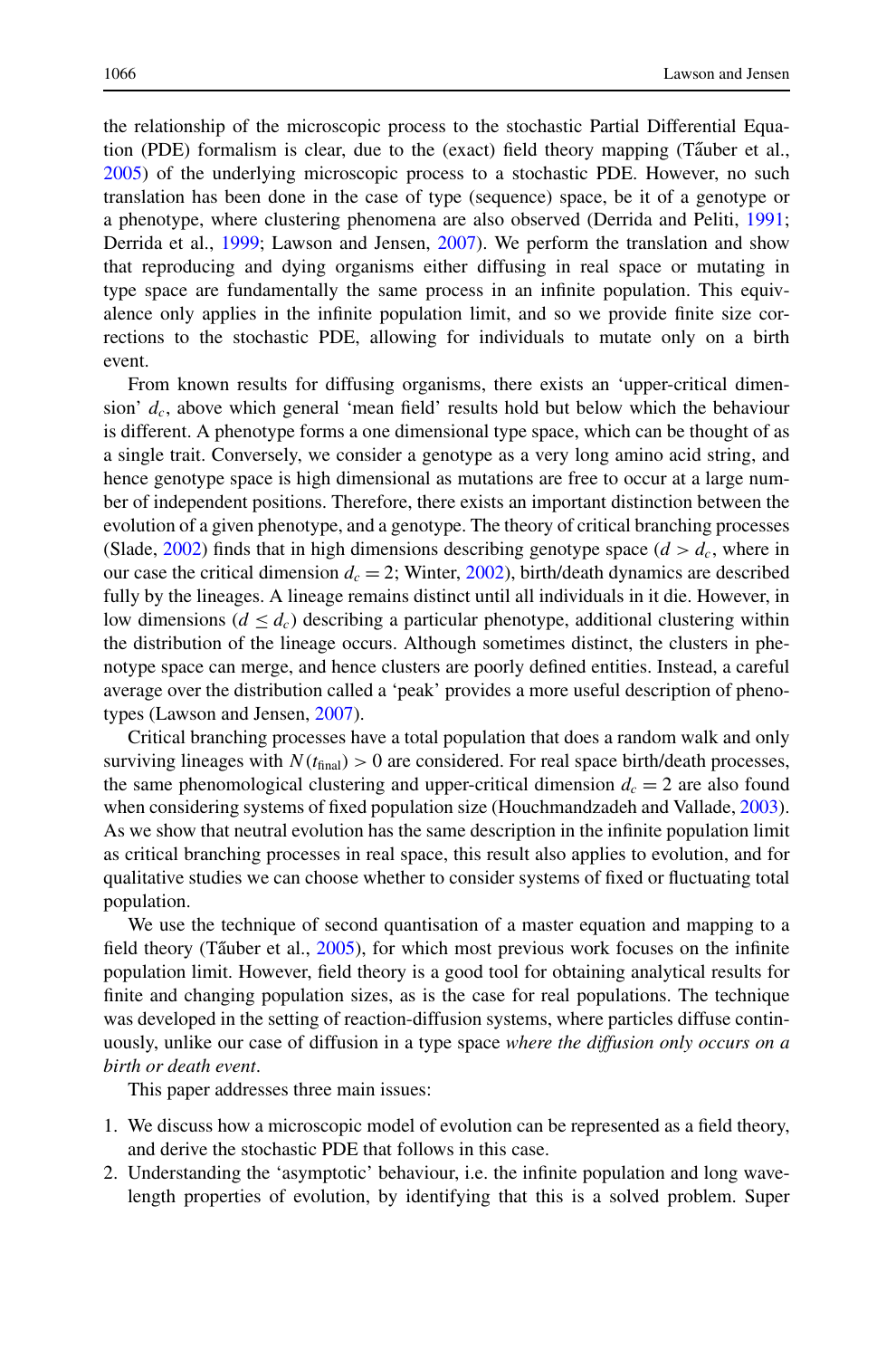<span id="page-2-0"></span>3. Relating the asymptotic behaviour to the behaviour at finite population size.

#### *1.1. Known results for clustering due to birth/death processes*

We will use known results of birth/death processes from the field of critical branching processes, which tackles similar problems to field theory techniques but differs in approach and terminology. Slade [\(2002](#page-16-0)) and Winter ([2002\)](#page-16-0) give more details, and a more direct technique is used in Houchmandzadeh and Vallade ([2003\)](#page-16-0).

As discussed above, the behaviour is qualitatively different above and below a critical dimension  $d_c$ . In the language of statistics, for  $d \leq d_c$ , the only stable solution is a  $\delta_0$ measure in the correlations between individuals—i.e. all individuals are fully correlated in their position. This implies that all individuals are localised in space so that their distribution collapses to a point when viewed at very large length-scales. In unscaled type space, this corresponds to a local peak *with a characteristic width* (s), i.e. a length-scale. The length-scale s scales to 0 in the infinite population limit for  $d \leq d_c$ . However, for  $d > d_c$  other non-trivial measures exist describing the correlations in the system, which correspond to a distribution of individuals spread out over a number of lineages. The distribution of time since last ancestor forms a power-law distribution in the infinite population limit, and since lineages typically do not intersect in high dimensions, there is no characteristic width to the distribution (and hence no length-scale).

The theorems available for the clustering process are usually devoted to deriving general behavioural properties, such as the convergence to either of the above measures in various dimensions. Many clustering phenomena are described by the same scaling relations for  $d > d_c^i$ , where i is a label for a particular phenomena (e.g. birth/death processes in Euclidean space, as our model). Thus, each model may have a different critical dimension, but above that the scaling behaviour is the same. Examples are given in Slade ([2002\)](#page-16-0): Galton Watson trees embedded into space (which is the real space diffusion version of our model) have  $d_c = 2$ , directed percolation (Tauber et al., [2005](#page-16-0)) has  $d_c = 4$ , percolation has  $d_c = 6$  and lattice trees (a lineage tree embedded in a lattice so that separate lineages never meet) have  $d_c = 8$ . All dimensions refer to the number of spatial dimensions—the stochastic process consists of the extra dimension of time. Below the critical dimension each model behaves qualitatively differently; however, above the critical dimension all models follow the same scaling relation. All of these models can be described as a birth/death process embedded in some type of space.

Super Brownian motion is the limiting process of all of the above processes for  $d > d_c$ . This can be described by a stochastic PDE in many cases. In the case of Galton–Watson trees (Cox and Klenke, [2003\)](#page-15-0), in terms of the density  $\rho$  as a function of space x and time t, the stochastic PDE is:

$$
\frac{\partial \rho(\mathbf{x},t)}{\partial t} = D \nabla^2 \rho(\mathbf{x},t) + c \sqrt{\rho(\mathbf{x},t)} \eta(\mathbf{x},t),
$$
\n(1)

where  $D$  is the diffusion constant and  $c$  is a constant describing the magnitude of the noise. We will obtain this functional form in the infinite population limit for the case of evolution in type space, which with some dimensional analysis means that evolution as we define it has  $d_c = 2$ .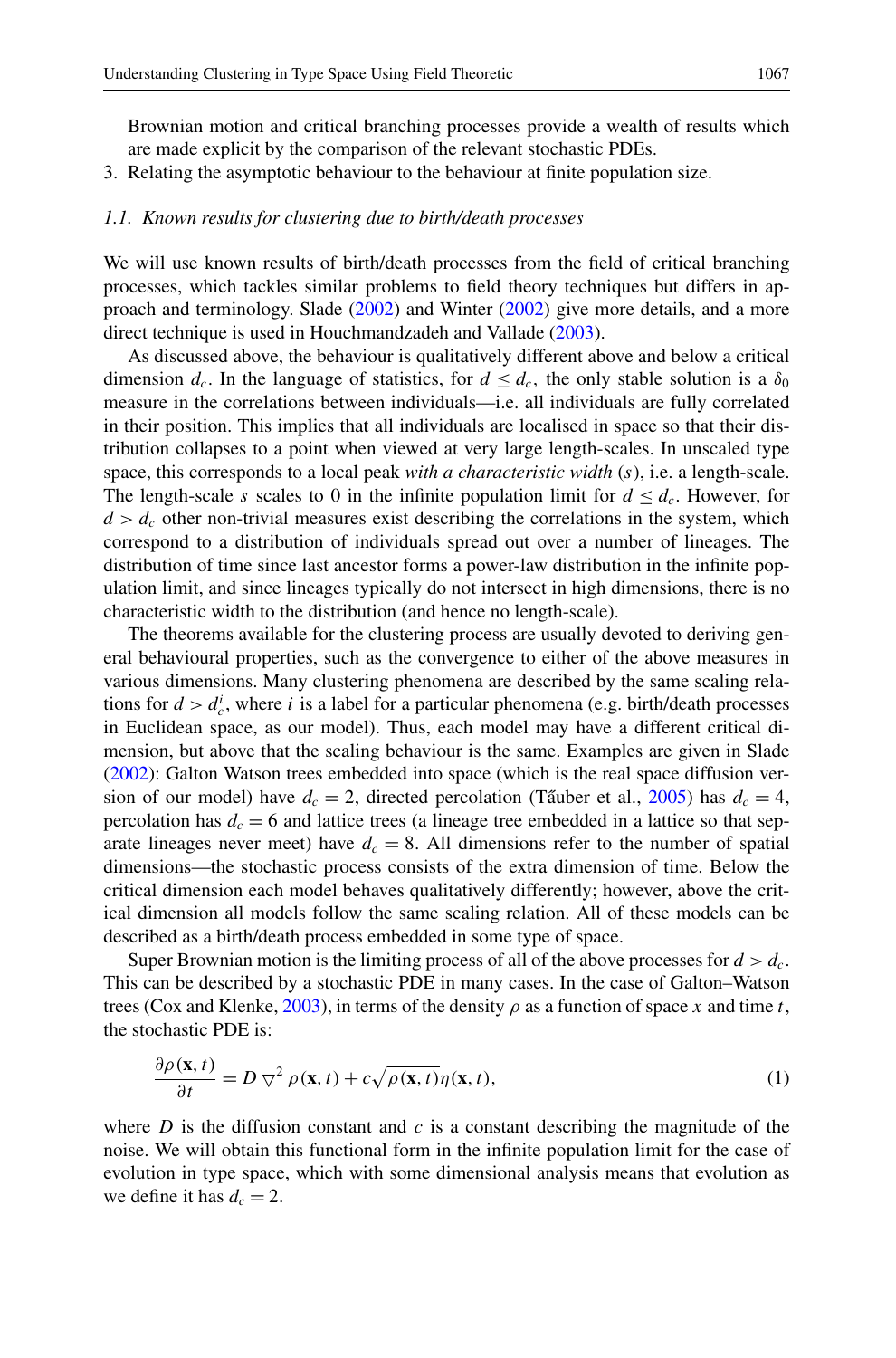

**Fig. 1** Sample distribution for  $N = 10,000$  individuals starting at 0 and evolving in a 1-dimensional type space. For early time, (black line) the distribution behaves similarly to diffusion, but once the peak has become 'large', it begins to move around, and can split up into a number of clusters (as shown by grey line). The distribution for  $N = 10,000$  diffusing particles (Lawson and Jensen, [2007\)](#page-16-0) is also shown (a normal like distribution centred at zero, dotted line) at early time; the width increases as  $\sqrt{t}$ .

# *1.2. The model*

We consider  $N(t)$  individuals at time t, and each individual has a discrete type  $x \in \mathbb{Z}^d$ , which it *retains during its lifetime*. The dimension of type space d is arbitrary in the formalism. A timestep consists of performing a birth attempt with probability  $p_{off}/(p_{off} + p_{off})$  $p_{\text{kill}}$ ), or otherwise a killing attempt occurs.<sup>1</sup> We focus on the case  $p_{\text{kill}} = p_{\text{off}}$  throughout this discussion. Time is measured in generations and increases by the average waiting time between events,  $1/N(p_{off} + p_{kill})$  per timestep.

- Birth attempt: A parent individual (with type  $x$ ) is selected at random, and an offspring is created with type x and mutated with probability  $p_m$ . A mutation involves x changing by  $\pm 1$  in a randomly chosen direction.
- Killing attempt: A randomly chosen individual is removed.

This definition differs from the case of a birth/death process with diffusion in real space, where all individuals are diffusing constantly between birth/death events. Our model permits 'diffusion' only on birth events via mutation. A sample run is shown in Fig. 1 for an early and late time, and a sample distribution from diffusion is shown for comparison. Simulations at different  $N$  show that there is a clustering behaviour that persists regardless of  $N$  (not shown, though see Lawson and Jensen, [2007\)](#page-16-0). We wish to understand how the clustering depends on dimensionality, both qualitatively and quantitatively.

<sup>&</sup>lt;sup>1</sup>This is an example of the Gillespie algorithm (Gillespie,  $1976$ ).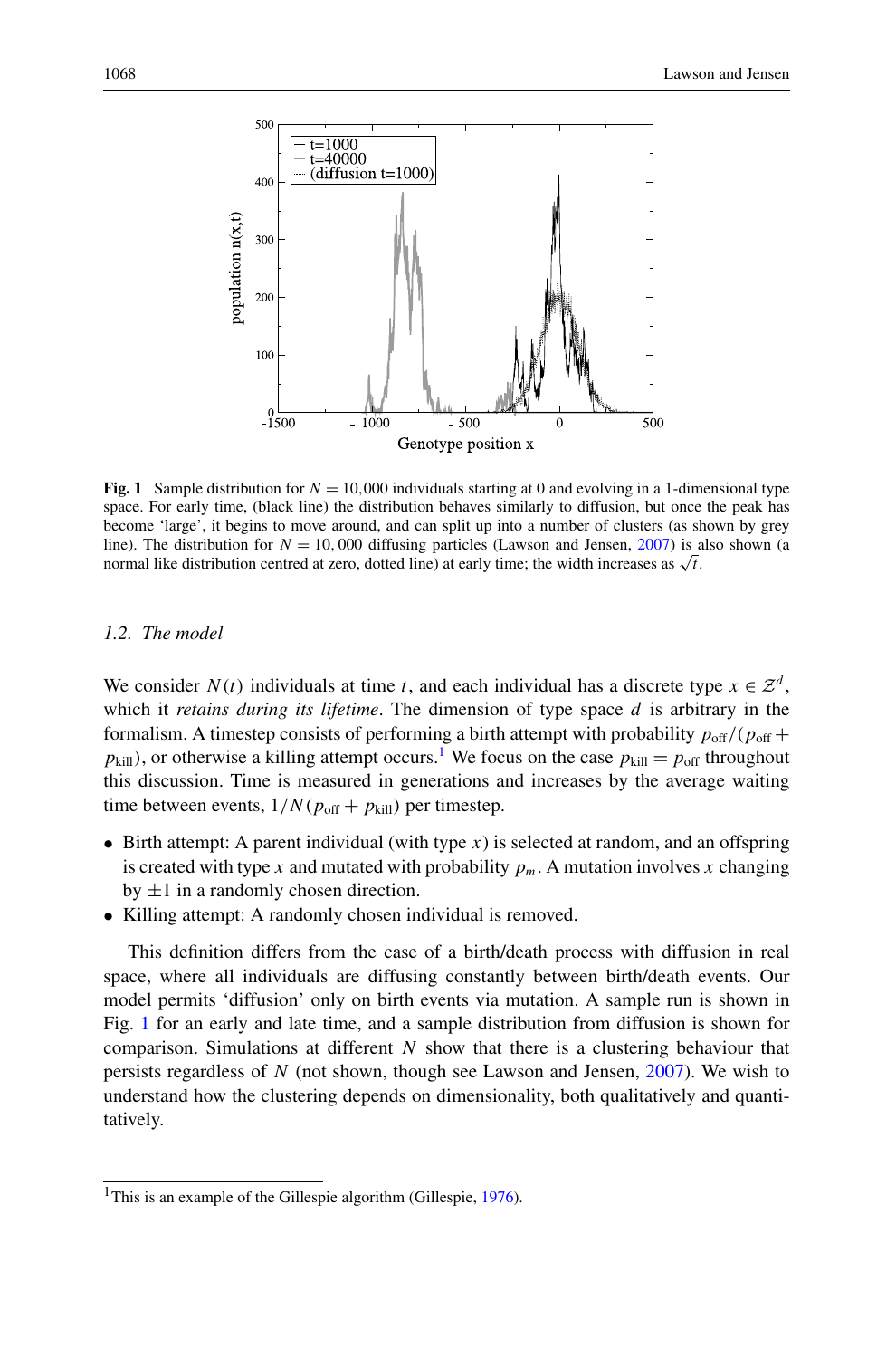## **2. Field theory approach to obtain a stochastic PDE**

Doi's process of second quantisation (Doi, [1976](#page-15-0)) is used to obtain a field theory from a master equation. A detailed description of the mapping process is presented in Tauber et al. ([2005](#page-16-0)), and a detailed background can be obtained from Bellac ([1997](#page-16-0)).

## *2.1. Outline of the method*

We outline the method for obtaining a field theory from a master equation of the form  $dP({n},t)/dt = f({n}).$  Here  $P({n},t)$  is the probability distribution of the state  ${n}$  ${n_1, \ldots, n_i, \ldots, n_\ell}$ , where L is the size of the type space and  $n_i$  is the population size of a given type i.

- 1. Define the state  $|\{n\}\rangle$ , and use the equation for  $dP(\{n\},t)/dt$  to obtain an equation of motion for  $|\{n\}\rangle$ .
- 2. Define  $|\{\phi\}\rangle$  as the superposition of all possible states with probabilities  $P(\{n\},t)$ . This provides an equation of motion of the form  $d\vert {\phi}\rangle/dt = -H|\phi\rangle$ , where H<sup>†</sup> is called the *Hamiltonian*.
- 3. The state  $|\{\phi\}\rangle$  is expressed in terms of operators; the field  $\phi(\mathbf{x},t)$  emerges as a natural quantity in the system, being the eigenvalue of the so called 'creation' operator, which counts the number of individuals, and hence is related to the density. The field  $\phi(\mathbf{x},t)$ is simply a complex number defined for all spatial points  $x$ .
- 4. By taking the continuous space limit, the equations for  $\phi(\mathbf{x},t)$  become tractable.
- 5. Observables  $\overline{A}$  can be related to  $\phi$  in terms of functional integrals. However, most quantities of interest such as the density can be obtained directly from examination of the Hamiltonian alone.
- 6. A stochastic PDE in our case can easily be obtained from  $H$ , providing access to other techniques or, in our case, previous results.

We find that additional terms appear in the field theory due to the insistence that movement only occurs on a birth; these are difficult to deal with in analytical calculations. These terms are negligible in the infinite population limit, in which case our model reduces to the real space birth/death process with diffusion of individuals. This is a previously solved case, as discussed in Section [1.1](#page-2-0). We are also concerned with the finite population case, for which we provide both an exact and an approximate stochastic PDE.

## *2.2. To second quantised form*

We now follow the procedure of second quantisation of a master equation, providing explicit details only for the one-dimensional case for readability. The starting point is the master equation for the evolution process as defined above. The equation for the change in the probability distribution  $p({n})$  over all sites  ${n} = (n_1, \ldots, n_i, \ldots, n_{L-1}, n_L) \equiv n_i$ , in notation enumerating only sites different from  $\{n\}$  for brevity, is:

$$
\Delta_t p(n_i; t) = \frac{p_{\text{off}}}{2N} \sum_i \{ n_i \big[ p_m p(n_{i-1} - 1; t) + p_m p(n_{i+1} - 1; t) - 2p(n_i; t) \big] + 2(1 - p_m)(n_i - 1) p(n_i - 1; t)
$$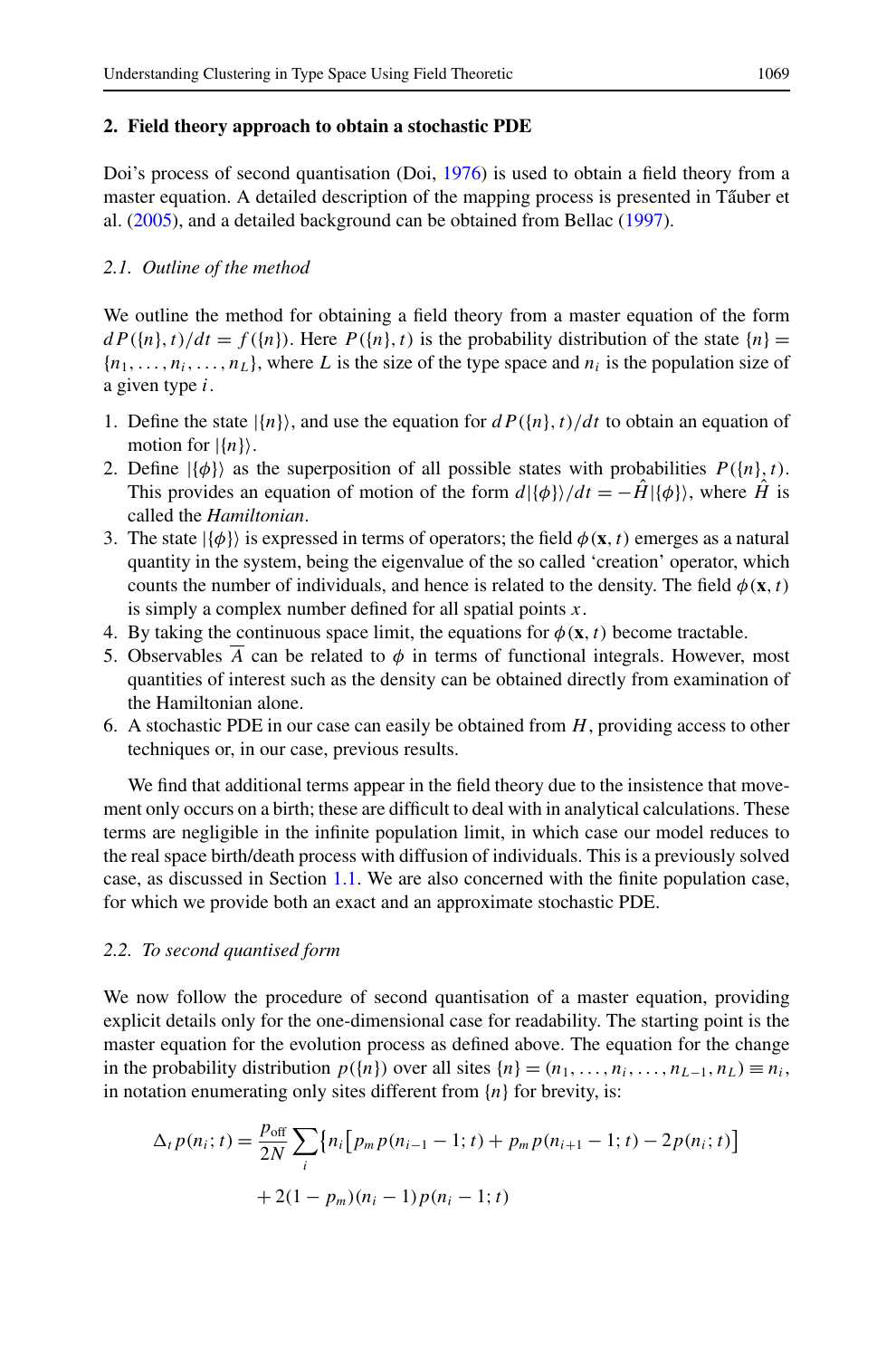$$
+ 2(ni + 1) p(ni + 1; t) - 2ni p(ni; t) \n\}.
$$
\n(2)

Equation (2) follows directly from a microscopic description of the model. We sum over all possible lattice points  $i$  where a change could occur. The terms from left to right are, on the top line: enter state  $\{n\}$  by a birth at i mutating left; mutating right; leaving state  ${n}$  by a birth at i. Second line: entering state  ${n}$  by a birth without mutation. Third line: entering state  $\{n\}$  by a death at i, and leaving state  $\{n\}$  by a death at i. We have ignored boundary terms as we will take  $L \to \infty$ .

The state  $|n_i\rangle$  of a lattice point i is defined as the number of individuals on it. We then define the state of the system  $|\{n\}\rangle = |n_1\rangle \otimes \cdots \otimes |n_L\rangle$ , where  $\otimes$  denotes the outer product.

Equation (2) is multiplied by  $|\{n\}\rangle$ , and we then relabel the states within the sum to ensure that the probabilities in all terms are expressed in terms of  $p(\lbrace n \rbrace)$ , allowing the 'state' vector to become different from  $|\{n\}\rangle$ . Then we can define operators acting on the state in order to recover all terms in the summed state  $|\{n\}\rangle$ . These operators also capture multiplicative terms in the number of individuals  $n_i$ . We define the operators, called the annihilation operator  $\hat{a}$  and the creation operator  $\hat{a}^{\dagger}$ , by their commutation relations:

$$
[\hat{a}_i, \hat{a}_j^\dagger] = \delta_{ij},\tag{3}
$$

$$
[\hat{a}_i, \hat{a}_j] = [\hat{a}_i^{\dagger}, \hat{a}_j^{\dagger}] = 0.
$$
\n(4)

The notation  $[\hat{a}_i, \hat{a}_j^{\dagger}]$  means simply  $\hat{a}_i \hat{a}_j^{\dagger} - \hat{a}_j^{\dagger} \hat{a}_i$ . If we define the 'vacuum lattice'  $|0\rangle$  by  $\hat{a}_i|0\rangle = 0$  for all i, and  $|n_i\rangle = (\hat{a}_i^{\dagger})^{n_i}|0\rangle$  then it is simple to show that the operators follow:

$$
\hat{a}_i | n_i \rangle = n_i | n_i - 1 \rangle,\tag{5}
$$

$$
\hat{a}_i^{\dagger} |n_i\rangle = |n_i + 1\rangle. \tag{6}
$$

On multiplication of Eq. (2) by the state  $\{n\}$ , summation over all states  $\{n\}$ , performing the relabelling and using the creation and annihilation operators, we find:

$$
\Delta_{t} \sum_{\{n\}} p(\{n\};t) |\{n\}\rangle = \frac{p_{\text{off}}}{2N} \sum_{\{n\}} \sum_{i} p(\{n\};t) \{p_{m} \hat{a}_{i-1}^{\dagger} \hat{a}_{i}^{\dagger} \hat{a}_{i} + p_{m} \hat{a}_{i-1}^{\dagger} \hat{a}_{i}^{\dagger} \hat{a}_{i} - 2 \hat{a}_{i}^{\dagger} \hat{a}_{i} + 2(1 - p_{m}) (\hat{a}_{i}^{\dagger})^{2} \hat{a}_{i} + 2 \hat{a}_{i} - 2 \hat{a}_{i}^{\dagger} \hat{a}_{i} \}| \{n\}, \tag{7}
$$

Or we can write this in (quasi)Hamiltonian form, using the notation  $|\{\phi\}\rangle = \sum_{\{n\}} p(\{n\};t)$  $|\{n\}\rangle$ :

$$
\Delta_t |\{\phi\}\rangle = -\hat{H} |\{\phi\}\rangle,\tag{8}
$$

with the Hamiltonian:

$$
\hat{H} = \frac{p_{\text{off}}}{2N} \sum_{i} \left[ -p_m \left( a_{i-1}^{\dagger} + a_{i+1}^{\dagger} - 2a_i^{\dagger} \right) a_i^{\dagger} a_i - 2\left( a_i^{\dagger} - 1 \right)^2 a_i \right]. \tag{9}
$$

This completes the mapping to second-quantised form.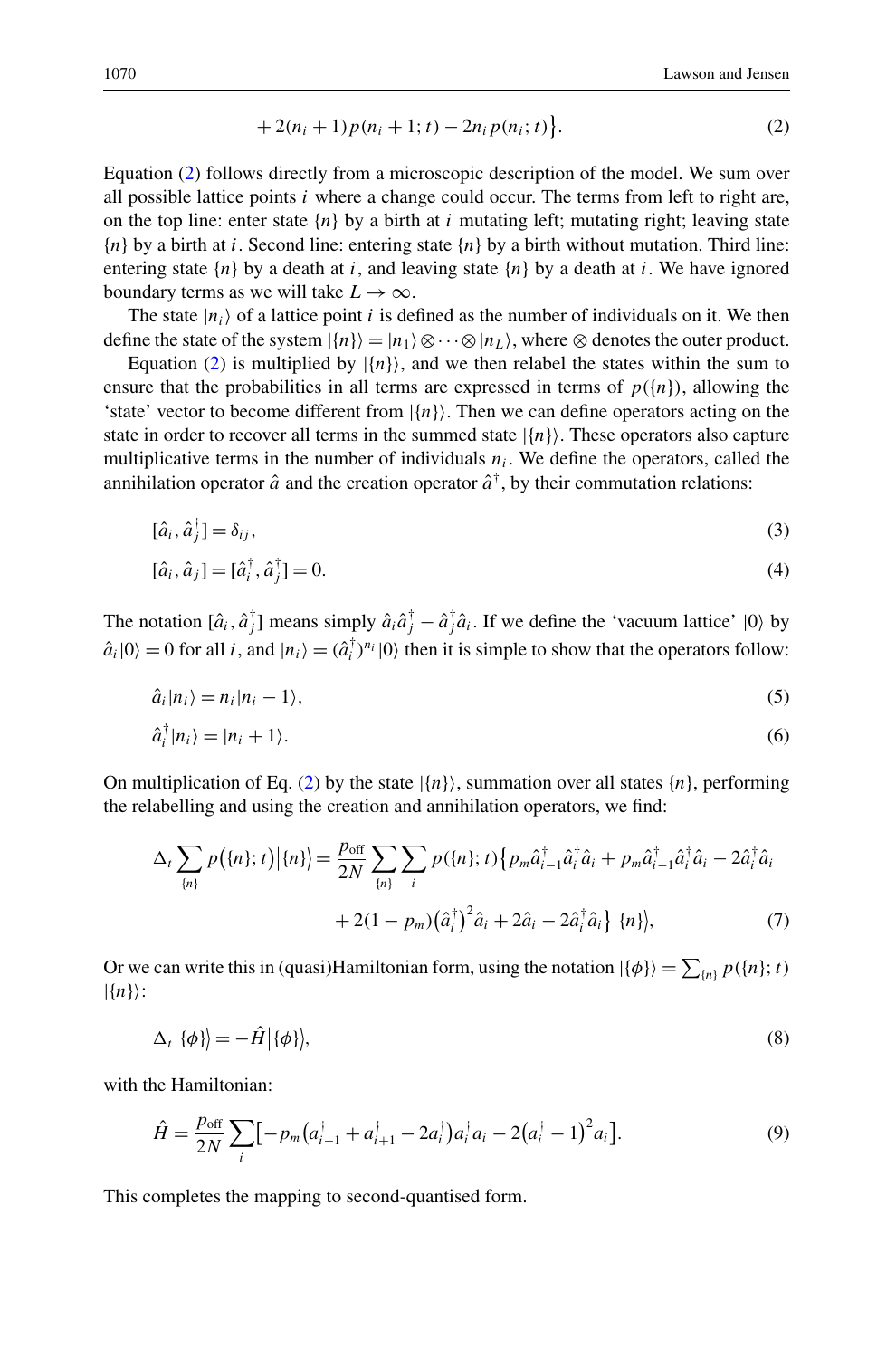## <span id="page-6-0"></span>*2.3. From second quantisation to field theory*

The next step involves constructing so called 'coherent states' such that  $\hat{a}_i|\phi\rangle = \phi_i|\phi\rangle$ , and  $\langle \phi | \hat{a}_i^\dagger = \langle \phi | \phi_i^*$  as described in Tấuber et al. ([2005\)](#page-16-0). The eigenvalues  $\phi_i$  and  $\phi_i^*$  of the  $\hat{a}$  and  $\hat{a}^{\dagger}$  operators respectively are complex numbers at a given point, and, therefore, in the continuous limit form a *field*  $\phi$  in space x. This allows one to calculate observables by use of a projection state. Here we simply use the results that  $\hat{a}_i \to \phi_i$ ,  $\hat{a}_i^{\dagger} \to \phi_i^*$ . The continuous limit is then taken by allowing  $\sum_i \to \int h^{-1} dx$ ,  $\phi_i \to \phi(\mathbf{x}, t)h$  and  $\phi_i^* \to$  $\tilde{\phi}(\mathbf{x},t)$ , where we take h (the distance between lattice points) to zero. It can be shown that  $\langle \phi \rangle = \langle n(\mathbf{x},t)/N \rangle$ . We consider the  $\tilde{\phi}(\mathbf{x},t)$  and  $\phi(\mathbf{x},t)$  fields to be independent. This completes the mapping to a field theory, in terms of the *action* in the statistical weight:

$$
S[\tilde{\phi}, \phi] = \int d^d x \left\{ -\phi(t_f) - \tilde{\phi}(0)[1 - \overline{n}_0] + \int_0^{t_f} \left[ \tilde{\phi} \partial_t \phi + H(\phi, \tilde{\phi}) \right] dt \right\},\tag{10}
$$

expressed in terms of final time  $t_f$ , and the average initial occupancy  $\overline{n}_0$ . The action is related to the expectation of an observable A by:

$$
\overline{A}(t) = \mathcal{N}^{-1} \int \left( \lim_{L \to \infty} \prod_{i=1}^{L} \mathcal{D}\phi_i \mathcal{D}\phi_i^* \right) A(\{\phi\}_t) \exp[-S(\{\phi^*\}, \{\phi\})'_0]. \tag{11}
$$

We have introduced a normalisation factor  $\mathcal N$  and the path integral notation  $\mathcal D\phi_i$  (Tauber et al., [2005](#page-16-0)). Path integrals of the form of Eq. (11) have been well studied and we will discuss some of methods available to avoid performing explicit integration by considering the action S directly. The action depends only on the Hamiltonian which we have derived from the master equation above. Following this process for our case of neutral evolution from Eq.  $(9)$ , we have:

$$
H(\phi, \phi^*) = \frac{p_{\text{off}}}{2N} \sum_{i} \left[ -p_m(\phi_{i-1}^* + \phi_{i+1}^* - 2\phi_i^*)\phi_i^* \phi_i - 2(\phi_i^* - 1)^2 \phi_i \right],\tag{12}
$$

or in the continuum limit:

$$
H(\phi, \tilde{\phi}) = D \int d^d x \bigg[ -(\nabla^2 \tilde{\phi}(\mathbf{x}, t)) \tilde{\phi}(\mathbf{x}, t) \phi(\mathbf{x}, t) - \frac{2}{p_m} (\tilde{\phi}(\mathbf{x}, t) - 1)^2 \phi(\mathbf{x}, t) \bigg].
$$
\n(13)

We have introduced the diffusion constant  $D = (p_{off}p_m/2)(h^2/N dt)$ , which is kept constant when taking the limit. The distance between types is  $h$  and  $dt$  is the timestep. This equation is recovered for any dimensionality of Eq. (2). We will use the notation  $\phi(\mathbf{x},t) = \phi$  where this is unambiguous.

The 'classical solution' to Eq.  $(13)$  is obtained by considering only terms at most bilinear in  $\phi$  and  $\tilde{\phi}$ , corresponding to the noiseless case. This has  $\tilde{\phi} = 1$ , as is easily checked us-ing the methods from Section [2.6.](#page-11-0) Therefore, it is useful to perform a field shift  $\phi \rightarrow \phi + 1$ to obtain a neater Hamiltonian:

$$
H(\phi, \overline{\phi}) = D \int d^d x \left[ -\overline{\phi} \nabla^2 \phi - \phi \overline{\phi} \nabla^2 \overline{\phi} - \frac{2}{p_m} \overline{\phi}^2 \phi \right].
$$
 (14)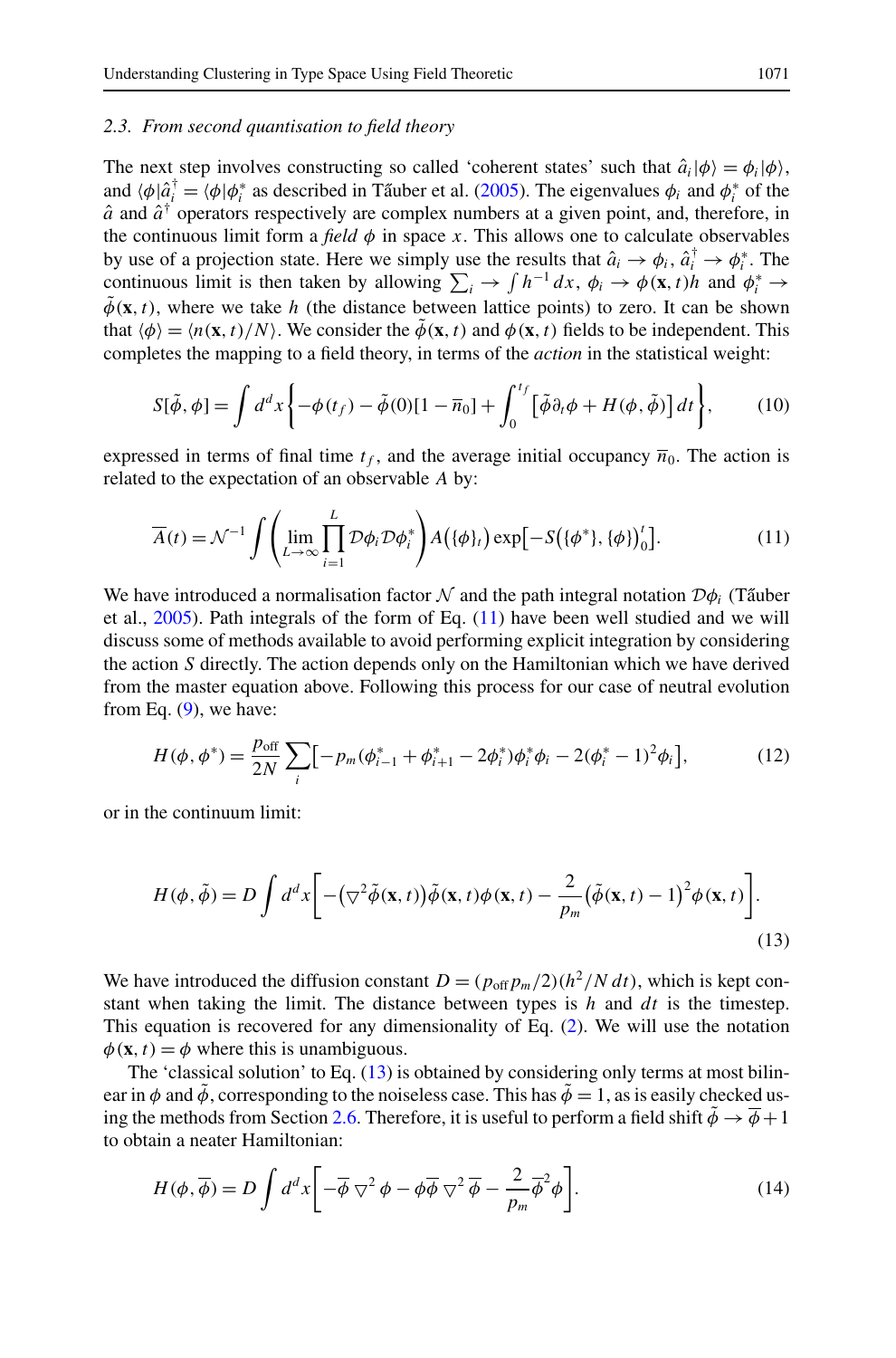<span id="page-7-0"></span>The variable we are working with here,  $\phi$ , does not correspond directly to the real density we measure, although the expectation value for the two is the same. The density (Janssen, [2000\)](#page-16-0) is  $\phi \phi = \rho$ , which can be obtained directly by defining  $\phi = e^{\rho}$ , and  $\phi = \rho e^{-\rho}$ ;  $\rho$  is a real valued field. This allows us to obtain an explicit equation for the density; however, the exponentials must be considered as their sum expansion, and in our case, they do not cancel. We will later be able to show that the higher order terms are progressively less important when the population is large. Writing the less important terms within sums, the Hamiltonian for the real density for evolution in a type space is therefore:

$$
H(\rho, \tilde{\rho}) = \int d^d x \left( -D\tilde{\rho} \nabla^2 \rho - \frac{2D}{p_m} \rho \tilde{\rho}^2 - D \sum_{n=2}^{\infty} \frac{\tilde{\rho}^n}{n!} \nabla^2 \rho - \frac{4D}{p_m} \sum_{m=2}^{\infty} \frac{\tilde{\rho}^{2m}}{(2m)!} \rho \right).
$$
\n(15)

We will use two different Hamiltonians in the following analysis,  $H(\phi, \overline{\phi})$  for the complex field, and  $H(\rho, \tilde{\rho})$  for the real density field. Note that the over-line  $\overline{\phi}$  notation refers to variables in the shifted field, not an average.

## *2.4. Noise in field theory*

An equation for the time development of the distribution of particles is obtained by taking the functional derivative (see, e.g. Bellac,  $1997)^2$  $1997)^2$  of the action S with respect to the complex field  $\overline{\phi}$ . Conversely, the equation for  $\overline{\phi}$  is obtained by functional derivation of the action with respect to  $\phi$ , which often gives a pathological equation for  $\phi(t)$ . It is, however, possible to remove  $\phi$  from the stochastic PDE for  $\phi$  when the action is quadratic in  $\phi$ , by linearising the action in  $\overline{\phi}$ . To do this, we introduce an auxiliary field  $\eta$  which will correspond to a noise field. To see why  $\eta(\mathbf{x},t)$  is a noise field, consider a single point in the field. Suppose  $\eta$  is Gaussian, uncorrelated noise<sup>3</sup> with unit variance such that  $\langle \eta(\mathbf{x}, t), \eta(\mathbf{x}', t') \rangle = \delta(\mathbf{x} - \mathbf{x}', t - t')$  and  $p(\eta(\mathbf{x}, t)) = e^{-\eta^2/2}/\sqrt{2\pi}$ , then the Fourier transform of this is:

$$
\frac{1}{\sqrt{2\pi}} \int_{-\infty}^{\infty} e^{-\eta^2/2} e^{-i2\pi k\eta} d\eta = e^{-2\pi^2 k^2}.
$$
 (16)

Therefore, by writing  $q = \sqrt{2\pi k}$ :

$$
e^{-q^2} = \frac{1}{\sqrt{2\pi}} \int_{-\infty}^{\infty} e^{-\eta^2/2} e^{-i\sqrt{2}q\eta} d\eta.
$$
 (17)

<sup>&</sup>lt;sup>2</sup>Note that this is the reverse of the standard method to obtain a field theory from a stochastic PDE repre-sentation (Bausch et al., [1976](#page-15-0)), and is simple to do in practice.

<sup>&</sup>lt;sup>3</sup>Many authors prefer to incorporate the variance and correlations into the noise, defining correlators  $\langle \eta(\mathbf{x},t), \eta(\mathbf{x}',t') \rangle$  that absorb *all* noise terms and their cross-correlations, which is the appropriate form for further calculations. For clarity, we instead keep the noises simple and retain the explicit magnitudes, but must be careful to combine the noise terms for calculations.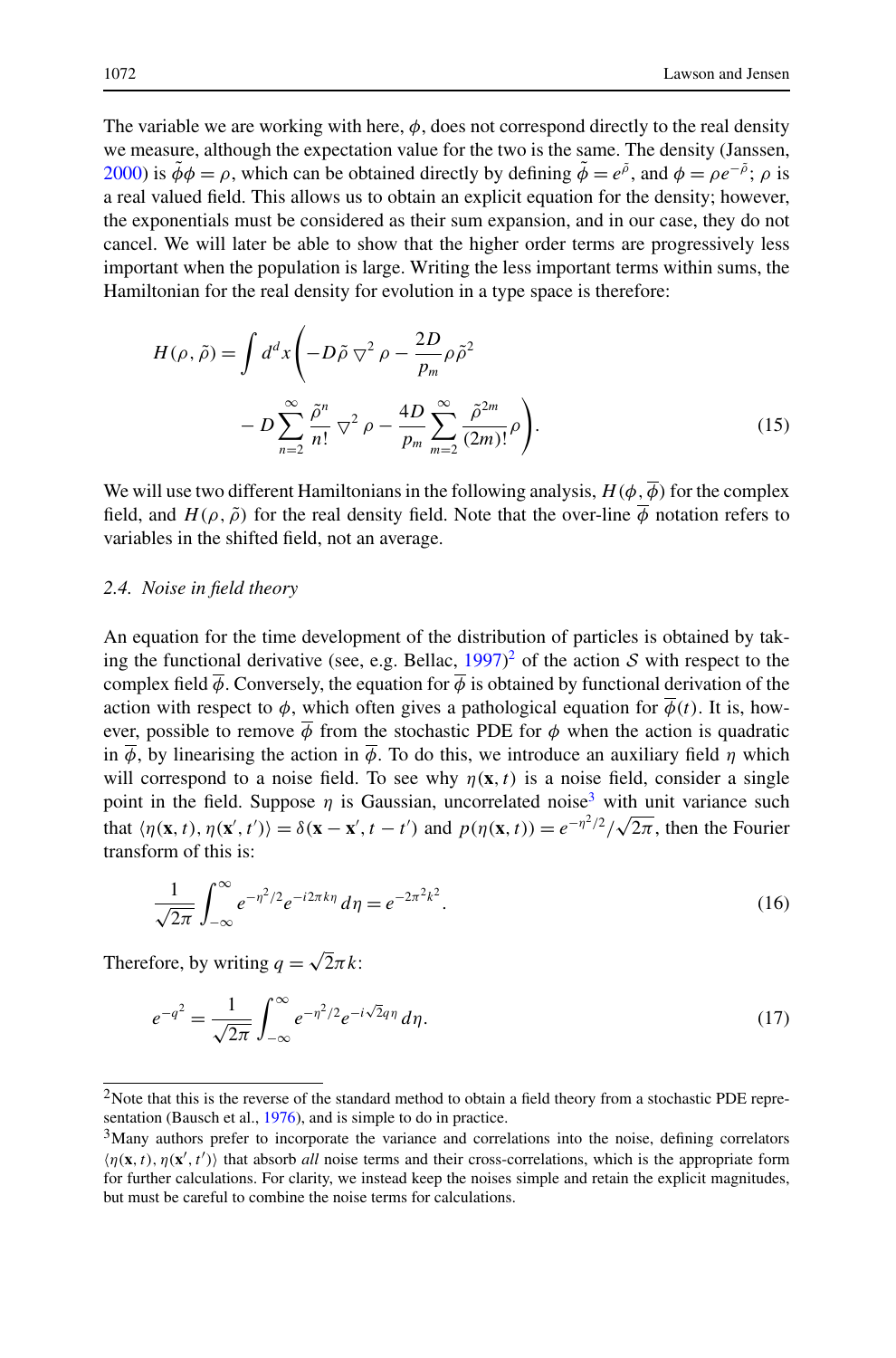We can equate q with (a convenient form of) the field  $\overline{\phi}$  at a particular point  $(\mathbf{x},t)$ . For example, the final term in Eq. (14) is of the form  $-a\overline{\phi}^2\phi$  (and H appears with an additional – sign), so we can identify  $q = \phi \sqrt{-a\phi}$  and the term translates with noise to  $\phi \sqrt{2a\phi} \eta$ , where  $\eta$  is Gaussian uncorrelated noise. In this sense, the field  $\exp(-\overline{\phi}^2)$  represents the 'integrated out' form of the noise.

We proceed to calculate the linearised version of the noise for the above problems, with terms appearing in the formalism as  $exp(-H)$ . We can replace the form  $q^2$  with  $-i\sqrt{2}q\eta$  in S, which if q is already in the form  $\overline{\phi}^2$  will give us the result immediately, or we can rearrange the result by parts. If  $q^2$  is negative (i.e. the original term was negative in H), this will lead to a real noise term, and conversely an imaginary noise term if  $q^2$  is positive. Firstly, we rearrange one noise term found in Eq. (14) using integration by parts into an appropriate form:

$$
-D\overline{\phi}\phi\bigtriangledown^{2}\overline{\phi} = -(D/2)\overline{\phi}^{2}\bigtriangledown^{2}\phi + D\phi(\bigtriangledown\overline{\phi})^{2}.
$$
\n(18)

Noise terms normally cannot be decomposed without consideration of cross-correlations. Explicit consideration of correlations is complicated in this case as the  $\phi$  term appears within a gradient operator in some terms, but not in others. Fortunately, we can perform decomposition to real and imaginary parts; although care must be taken (Howard and Tấuber, [1997](#page-16-0)) to determine the relative importance of combined real and imaginary noises, we can separate the real components (i.e. negative terms in  $H$ ) and imaginary components (i.e. positive terms in  $H$ ) in Eq. (14) using Eq. (18):

$$
H(\phi, \overline{\phi}) = D \int d^d x \left[ -\overline{\phi} \nabla^2 \phi + \phi (\nabla \overline{\phi})^2 - \overline{\phi}^2 \left( \frac{\nabla^2 \phi}{2} + \frac{2}{p_m} \phi \right) \right].
$$
 (19)

Since the noise terms appear as  $\exp(-H)$ , so are the opposite signs to how they appear in  $H$ , they transform as follows:

$$
-D\phi(\nabla\overline{\phi})^2 \to i\sqrt{2D\phi} \nabla(\overline{\phi})\eta
$$
  

$$
\to -i \nabla(\eta\sqrt{2D\phi})\overline{\phi},
$$
 (20)

$$
D\overline{\phi}^{2}\left(\frac{\nabla^{2}\phi}{2}+\frac{2}{p_{m}}\phi\right)\to\sqrt{D\left(\nabla^{2}\phi+\frac{4}{p_{m}}\phi\right)}\overline{\phi}\eta.
$$
\n(21)

Equation  $(21)$  also appears in the equation for the real noise from Eq.  $(15)$ , using the  $n = 2$  term from the sum; the translation to a noise field is only valid when the remaining sums are discarded as there would be correlations to consider with the higher order terms. Additionally, the imaginary Eq. (20) term is absent as the  $\rho$  field is constructed to be strictly real. Also, we will later need the linearised form for the  $\overline{\phi}^2 \phi$  term:

$$
\frac{2D}{p_m}\phi\overline{\phi}^2 \to 2\sqrt{\frac{D\phi}{p_m}}\overline{\phi}\eta. \tag{22}
$$

The above fields can be simply described. Equation (20) represents so called 'diffusive' noise (in the imaginary axis, for our case)—it is conserved (the differential ensures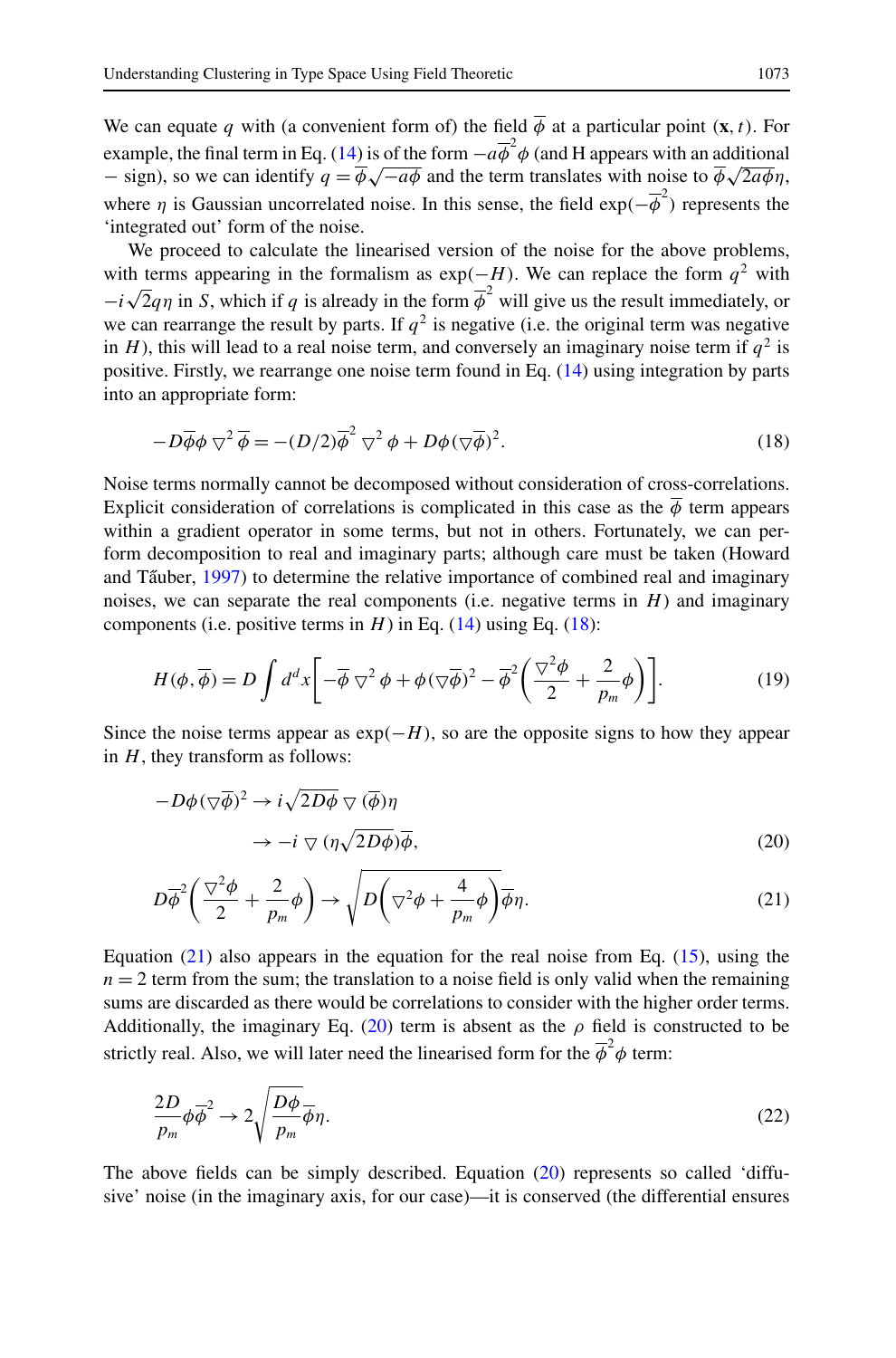that what goes in at one point comes out at the next) and decays with  $\phi$  as  $\sqrt{\phi}$  (recall  $\langle \phi \rangle = \langle n(\mathbf{x},t)/N \rangle$ ). Equation (22) describes 'square-root' (in magnitude) multiplicative noise. Because it is non-conservative, multiplicative noise in general can have dramatic effects on the behaviour of the system. We call Eq. (21) 'mutation noise', as it arises from movement only on a mutated birth event.

Representation of mutation noise as a stochastic PDE must be done carefully, as the term inside the square root may become negative when the gradient is large and negative. This is not physical and is due to representing the evolution process as continuous field theory, then forcing the field theory into a stochastic PDE. Consider the discrete representation of the term inside the square root in Eq.  $(21)$ :

$$
\nabla^2 \rho(\mathbf{x}, t) + \frac{4}{p_m} \rho(\mathbf{x}, t) = \rho(\mathbf{x} + 1, t) + \rho(\mathbf{x} - 1, t) + \left(\frac{4}{p_m} - 2\right) \rho(\mathbf{x}, t). \tag{23}
$$

This is *positive definite* since  $p_m \leq 1$ . Therefore we impose the extra constraint that  $\rho$  (**x**+1, t) +  $\rho$ (**x**−1, t) >  $\bigtriangledown^2 \rho$ (**x**, t) > −2 $\rho$ (**x**, t) on mutation noise. This can be achieved by using  $\Theta(\nabla^2 \rho(\mathbf{x},t) + 2\rho(\mathbf{x},t))$ , where  $\Theta(y)$  is the Heaviside step function;  $\Theta(y) = 0$ for  $y \in (-\infty, 0)$  and  $\Theta(y) = 1$  for  $y \in (0, \infty)$ . This ensures positivity, but the convergence properties as  $\Delta x \rightarrow 0$  are not currently known.

#### *2.5. Dimensional analysis*

In order to establish which terms are important for the 'large scale' behaviour of the system, dimensional analysis can be used. This involves considering the contribution of terms at different scales by assigning dimensions to the constants (called coupling constants) of each term, and ensuring that the equations are dimensionally consistent. The system is then rescaled and the constants will change according to their dimensions. We consider the 'long wavelength' limit, so that distance scales are much longer than any lattice spacing and the 'fine structure' is averaged out. The fine structure of models will depend on details such as the definition of the lattice and the exact form of mutations (i.e. whether strictly nearest neighbour or with some short ranged distribution such as exponential). Fine structure is lost in the dimensional rescaling, but many models have the same phenomological description, i.e. are described identically at the macroscopic scale of large wavelengths. Thus, the rescaling can result in significantly simpler models in which only the most important details are retained.

The following results will hold in the asymptotic limit of large population  $N$ , and apply only to the description at large scales. For all finite  $N$ , there will be a clustering length scale. Together with  $\kappa$ , there would be two length scales in the problem and the appropriate dimensions for the coupling constant cannot be uniquely determined, hence dimensional analysis cannot be applied.

As all terms in the action S given by Eq.  $(10)$  appear in an exponential (in Eq.  $(11)$ ), they must be dimensionless. We define a wave vector  $\kappa = h^{-1}$  as our unit of measurement (with  $h$  a small length scale). Each term in the Hamiltonian  $H$  contains an integral of dimensions  $\kappa^{-d} t^{-1}$  (d is the dimension of space), hence each term must have a spatial dimension of  $\kappa^d$  and time dimension t. Scaling of space will extract the relative importance of the terms in  $H$ ; time scaling must then be performed to ensure that the equation retains the time derivative term in the Action S with the dominant term(s) from  $H$ . The time scaling is not of interest in this case and we will not consider it further.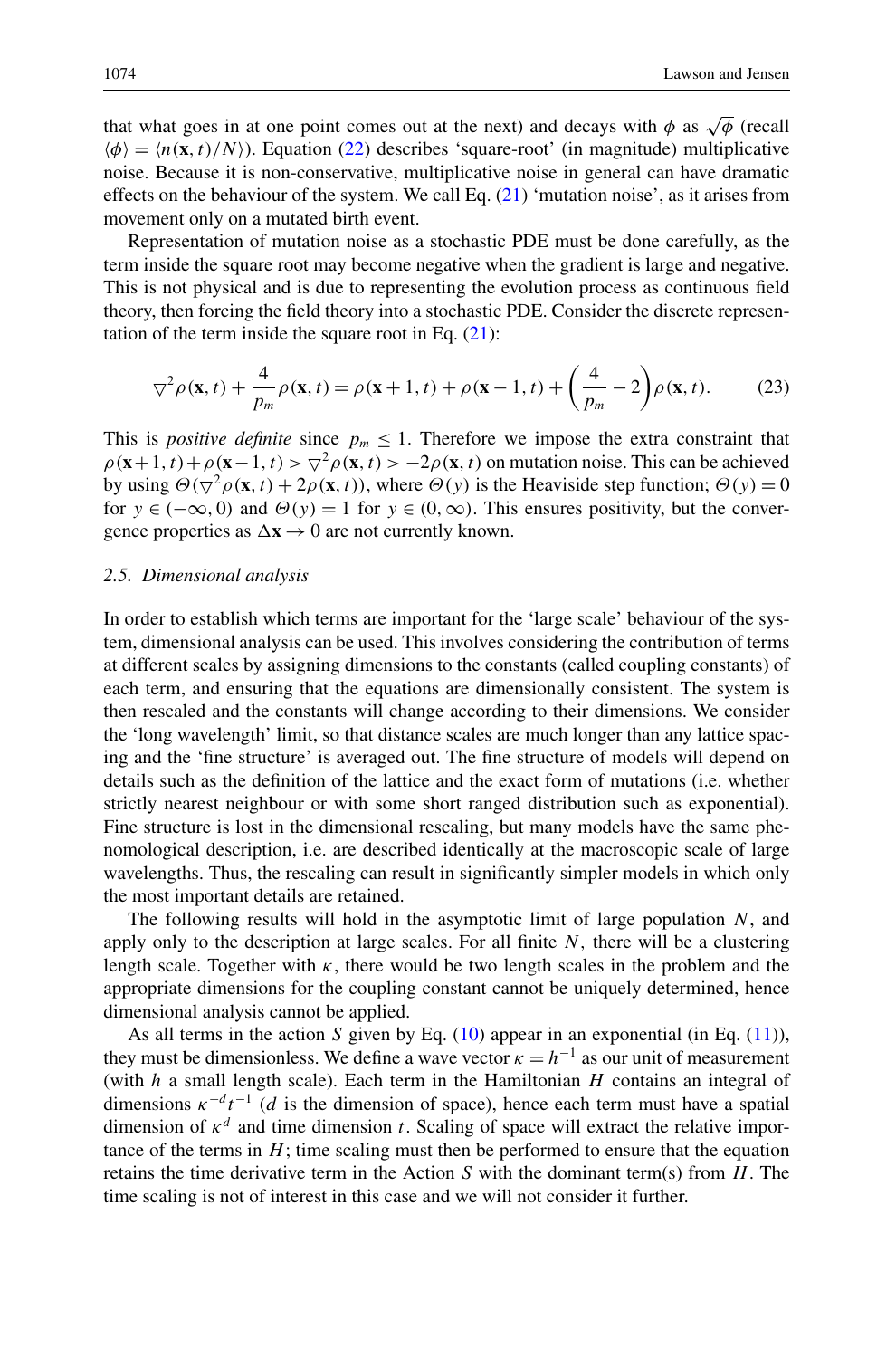There is an arbitrary choice when defining the dimensions of  $\phi$  and  $\overline{\phi}$ , provided that  $\lbrack \phi \overline{\phi} \rbrack = \kappa^d$ ; however, there is a 'natural' choice, meaning a choice in which the scaling dimensions of the terms is correct. We will identify the natural choice for our case in Sec-tion [2.6,](#page-11-0) but progress can still be made without assuming a particular dimensionality of  $\phi$ as some terms are irrelevant in the limit  $\kappa \to \infty$  regardless of the dimensional assignment.

We will be rescaling to large  $\kappa$ , and hence only the highest order terms in  $\kappa$  are 'relevant', as they will dominate the effective equation at large  $\kappa$ . We consider D dimensionless, but introduce a coupling constant on all terms that contains all dimensional components; this constant has magnitude 1 in the original unscaled system. The derivative  $\nabla$  has scaling dimension  $[\nabla] = \kappa^1$ . The dimension of the fields are  $[\phi] = \kappa^{d-\epsilon}$  and  $[\phi] = \kappa^{\epsilon}$ . where  $\epsilon$  is the parameter that controls the relative dimensions of the field and must be in  $[0, d]$ .

We proceed with an analysis of the dimensions of the coupling constants. Performing the full renormalisation group analysis (Tauber et al.,  $2005$ ) would explicitly perform the rescaling, providing details of how the scaling occurs and giving the natural choice of  $\epsilon$ as a by product. We don't perform this analysis, but instead consider all possible values of  $\epsilon$  for now, and use previous results to identify the correct choice. The coupling constants introduced will be called  $a_i$ , where i is just a label. The terms of interest in  $H(\phi,\overline{\phi})$  from Eq. (14) are:

$$
[a_1 \overline{\phi} \nabla^2 \phi] = \kappa^{d+2} [a_1] = \kappa^d \implies [a_1] = \kappa^{-2}, \tag{24}
$$

$$
\left[a_2\phi\overline{\phi}\nabla^2\overline{\phi}\right] = \kappa^{2+d+\epsilon}[a_2] = \kappa^d \quad \Longrightarrow \quad [a_2] = \kappa^{-2-\epsilon},\tag{25}
$$

$$
[a_3 \overline{\phi}^2 \phi] = \kappa^{d+\epsilon} [a_3] = \kappa^d \implies [a_3] = \kappa^{-\epsilon}.
$$
 (26)

Recalling that  $\epsilon \in [0, d]$ , hence  $\kappa^{-\epsilon} \geq \kappa^{-d}$ , we can conclude the following. If we assume  $\epsilon = 0$ , then Eq. (26) dominates both Eqs. (24) and (25). If we instead assume  $\epsilon > 0$ , then Eq. (24) dominates Eq. (25), although the importance of the remaining terms cannot be determined without knowledge of  $\epsilon$ . Therefore, the term  $\phi \overline{\phi} \nabla^2 \overline{\phi}$  from Eq. (25) can be discarded, and the Hamiltonian  $H_0$  for infinite N can be written:

$$
H_0(\phi, \overline{\phi}) = \int d^d x \left[ -D\overline{\phi} \nabla^2 \phi - \frac{2D}{p_m} \overline{\phi}^2 \phi \right].
$$
 (27)

Some of these terms are also present in  $H(\rho, \tilde{\rho})$ , but there are additional terms that appear when considering the sums in Eq.  $(15)$ , where we have the minimum summand variables  $m = n = 2$  in the following terms:

$$
\left[b_m\tilde{\rho}^{2m}\rho\right] = \kappa^{d+2(m-1)\epsilon}[b_m] = \kappa^d \quad \Longrightarrow \quad [b_m] = \kappa^{-(2m-1)\epsilon},\tag{28}
$$

$$
\left[c_n\tilde{\rho}^n \nabla^2 \rho\right] = \kappa^{2+d+(n-1)\epsilon} \left[c_n\right] = \kappa^d \quad \Longrightarrow \quad \left[b_n\right] = \kappa^{-2-(n-1)\epsilon}.
$$

Hence, we cannot yet truncate the exponential as all terms *may* be important, as they only scale negatively for certain values of  $\epsilon$ . However, in the case  $\epsilon > 0$ , then the real field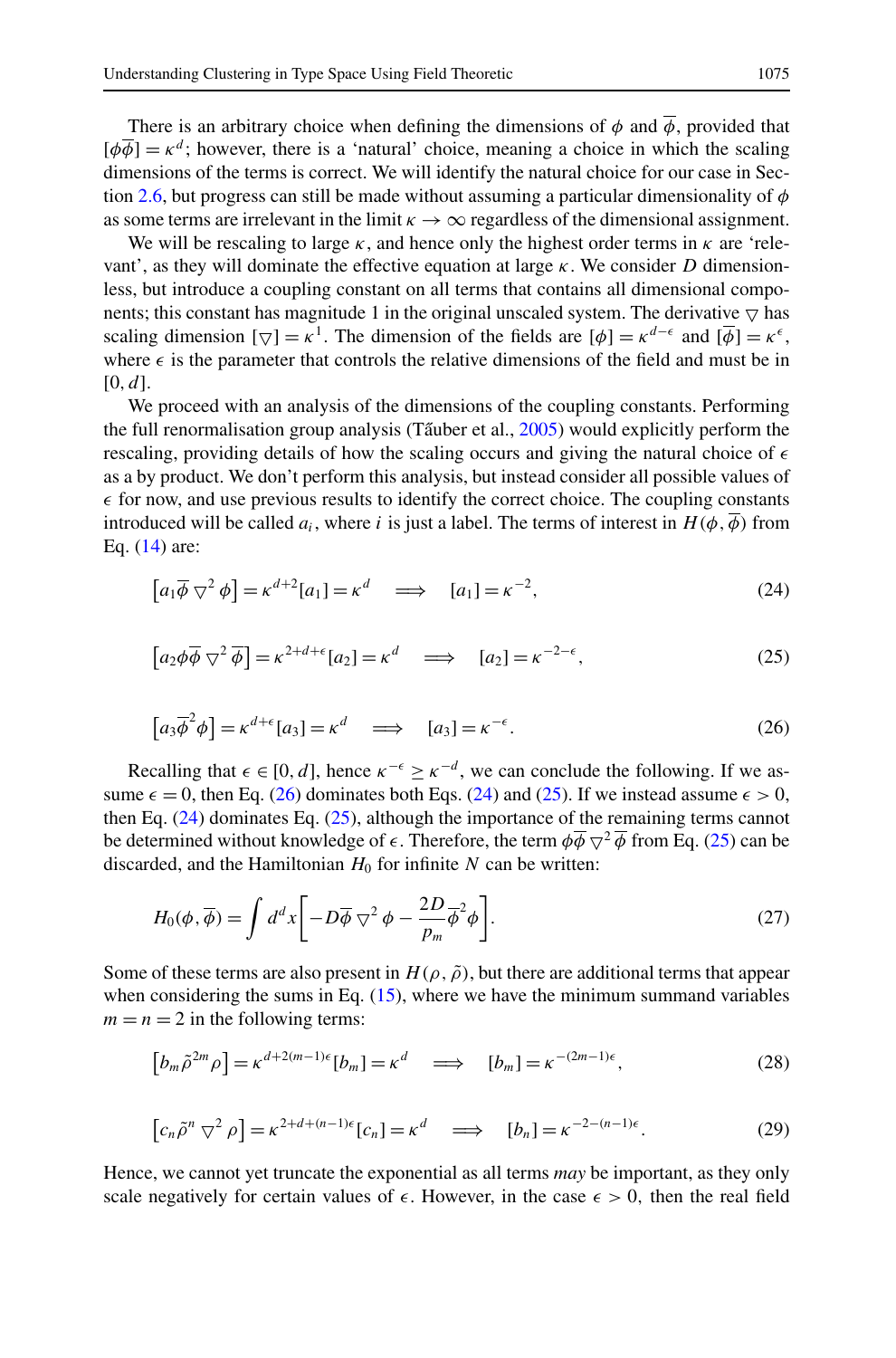<span id="page-11-0"></span>ρ rescales to the same equation as the complex field  $φ$ , i.e.  $H_0(ρ, ό) = H_0(φ, φ)$ . Equation (27) then provides the correct description of evolution in the infinite population limit. At large but finite  $N$ , the importance of terms will correspond to their scaling dimension, and hence we can make various levels of approximation in order to capture these details. The approximate Hamiltonian for the real density is obtained from Eq. (15) by considering the first order correction to Eq. (27), given by the  $n = 2$  term from Eq. (29):

$$
H_1 = \int d^d x \left[ -D\tilde{\rho} \nabla^2 \rho - \frac{D}{2} \tilde{\rho}^2 \left( \frac{\nabla^2 \rho}{2} - \frac{2D}{p_m} \rho \right) \right]. \tag{30}
$$

#### *2.6. Stochastic PDEs*

A stochastic PDE can sometimes be obtained from the field theory by calculating the functional derivative of the action  $S$ , as discussed in Section [2.4.](#page-7-0) This is possible when all terms can be linearised, and we have presented such Hamiltonians at various levels of approximation. Other Hamiltonians that cannot be made bilinear in the fields, such as Eq. (15) will not yield a stochastic PDE and will not be considered here. However, the available forms are the most important, consisting of: (1) Equation (19), the exact equation for the evolution of the complex field  $\phi$ . (2) Equation (27), valid for  $\phi$  in the infinite population limit, and we will find also valid for the real density  $\rho$ . (3) Equation (30), the first order correction at large but finite population for the real density  $\rho$ .

The complete Hamiltonian  $H(\phi, \overline{\phi})$  from Eq. (14) is rearranged to Eq. (19), which transforms with noise via Eqs.  $(20)$  and  $(21)$  to:

$$
H(\phi, \overline{\phi}, \eta) = \int dx \left[ -D\overline{\phi} \nabla^2 \phi - \sqrt{D \nabla^2 \phi + \frac{4D\phi}{p_m} \overline{\phi} \eta_1 + i \overline{\phi} \nabla (\eta_2 \sqrt{2D\phi})} \right].
$$
\n(31)

The two noise fields  $\eta_1(\mathbf{x}, t)$  and  $\eta_2(\mathbf{x}', t')$  are uncorrelated with unit variance, and form the real and imaginary parts of the noise with the given magnitudes. Therefore, considering the full action S and taking the functional derivative with respect to  $\phi$ , we obtain the stochastic PDE for the complex field in the evolution case:

$$
\frac{\partial \phi(\mathbf{x},t)}{\partial t} = D \nabla^2 \phi + \sqrt{D \nabla^2 \phi + \frac{4D\phi}{p_m}} \eta_1 + i \nabla (\eta_2 \sqrt{2D\phi}). \tag{32}
$$

This equation is valid at arbitrary population size  $N$ , and is an exact representation in the sense that it captures the finite population size effects correctly  $(N)$  appears via the density  $\phi(\mathbf{x},t) = n(\mathbf{x},t)/N$ . The only approximation involved is the use of continuous time and space, but the same 'amount of individual' will be moved in a time unit as in the discrete case, with equal variance in both space and time.

Similarly, the best possible stochastic PDE for the real density in evolution is obtained from Eq.  $(30)$ :

$$
\frac{\partial \rho(\mathbf{x},t)}{\partial t} = D \nabla^2 \rho(\mathbf{x},t) + \sqrt{D \left(\nabla^2 \rho(\mathbf{x},t) + \frac{4\rho(\mathbf{x},t)}{p_m}\right)} \eta(\mathbf{x},t),\tag{33}
$$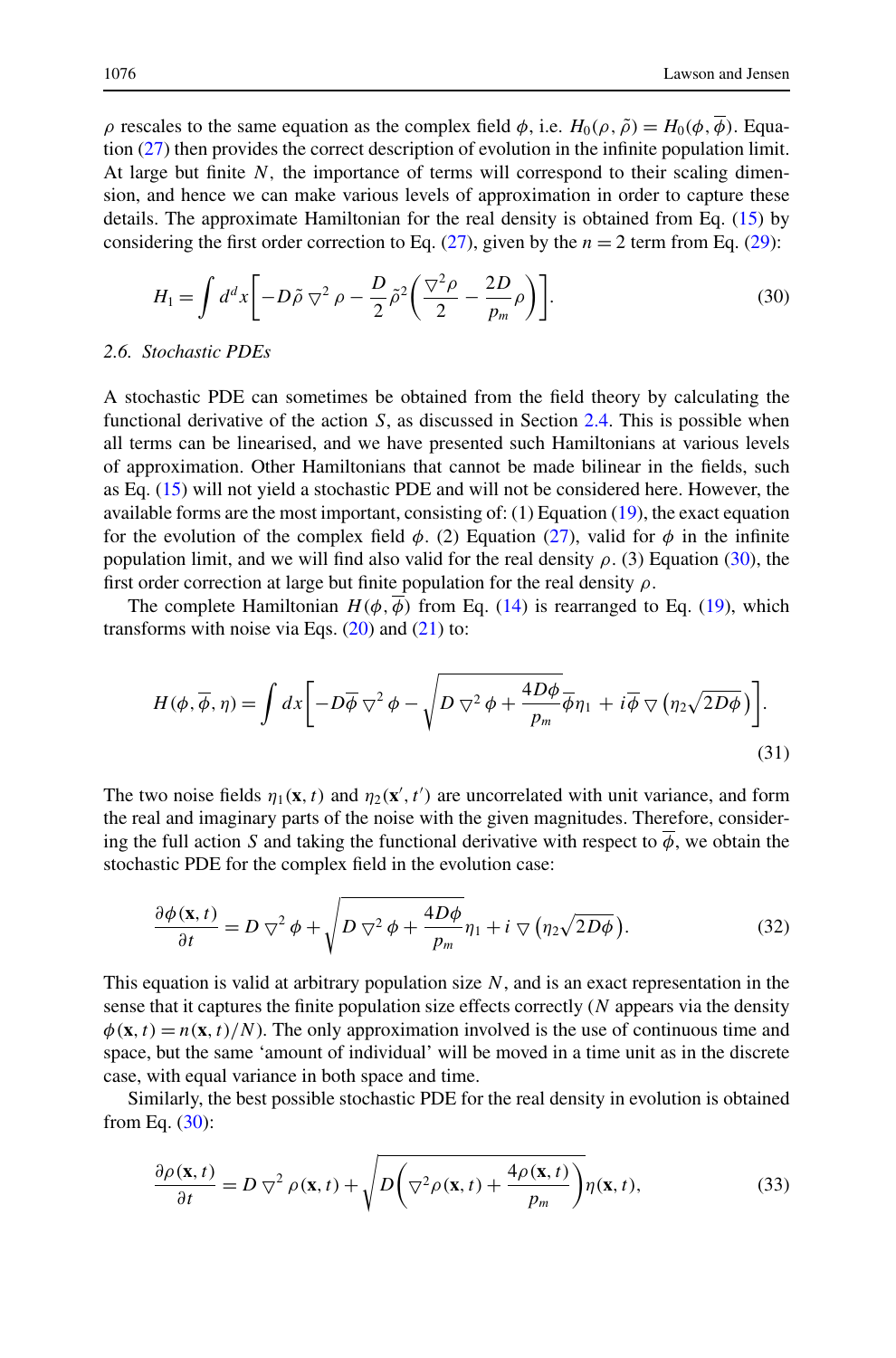with the added constraint that  $\overline{\vee}^2 \rho(\mathbf{x},t) > -2\rho(\mathbf{x},t)$ . The 'mutation noise' appears because our individuals only 'move' when they reproduce, rather than diffusing throughout their lifetimes. We have to introduce a cutoff in the gradient to ensure that the mutation noise remains real.

Finally, we will show that only the square-root noise is 'relevant' in the infinite population limit, both for the real density  $\rho$  and the complex field  $\phi$ , so in this case,  $\phi = \rho$ . The stochastic PDE obtained in this case from Eq. (27) is:

$$
\frac{\partial \rho(\mathbf{x},t)}{\partial t} = D \nabla^2 \rho(\mathbf{x},t) + \sqrt{\frac{4D\rho(\mathbf{x},t)}{p_m}} \eta(\mathbf{x},t),\tag{34}
$$

which is the equation for a birth/death process in which individuals diffuse in *real* space, given by Eq.  $(1)$ .

We complete the analysis with the deduction of the dimensions of  $\phi$  using  $\epsilon$ , and hence justify our claim that  $d_c = 2$ , and hence that the real space birth/death process is equivalent in the infinite limit to the evolution process.

- 1. The full evolution equation for the complex field  $\phi$ , given by Eq. (14), is dimensionally dominated by either 'square-root' noise or diffusion depending on  $d$ , and, therefore, we can take the large wavelength, infinite population limit and obtain the Hamiltonian for this process given by Eq.  $(27)$ , hence the stochastic PDE given by Eq.  $(34)$ .
- 2. Equation (34) is the same as Eq. (1) from super-Brownian motion in all dimensions. Hence, we can establish that  $d_c = 2$  as in super-Brownian motion, and by combining Eqs. (24) and (26) for the dimensions of the deterministic diffusion term and the square-root noise term, respectively, we find that  $\epsilon = d$ .
- 3. Therefore, the real field described by Eq. (15) can also be described by Eq. (27) in the large population limit, as the truncation of the extra terms present in the real field is now justified, as each is dimensionally less important in  $d \geq 1$  than the terms retained (from Eqs. (28) and (29)).
- 4. Finally, by considering the terms that decrease less quickly with  $\kappa$ , the stochastic PDE representing the leading order (large but finite  $N$ ) correction to Eq. (27) is given by Eq. (30).

## *2.7. Numerical simulation of the stochastic PDEs*

We have obtained approximate stochastic PDEs (alternatively, called Langevin equations) for evolution (Eqs.  $(32)$ ,  $(33)$  and  $(34)$ ) and argued that the mutation noise term reduces to simple  $\sqrt{\phi}$  noise in the large N limit. We also have an exact equation for the complex field  $\phi$ , which can be related to the real density distribution. This is done by noting that in operator notation, operators can be reordered by using the permutation relation so that it is 'normal ordered' (i.e. all  $\hat{a}^{\dagger}$  are to the left of all  $\hat{a}$ ). The average of a normal ordered operator is identical to the average of the same operator with the  $\hat{a}^{\dagger}$  operators removed (Tãuber et al., [2005](#page-16-0)); that is,  $\langle (\hat{a}^{\dagger})^m f(\hat{a}) \rangle = \langle f(\hat{a}) \rangle$ . We can normal order operators by using the commutation relation, remove the  $\hat{a}^{\dagger}$  operators and then take the continuous limit as before. Therefore:

$$
\langle \rho \rangle = \langle \hat{a}^\dagger \hat{a} \rangle = \langle \hat{a} \rangle = \langle \phi \rangle,\tag{35}
$$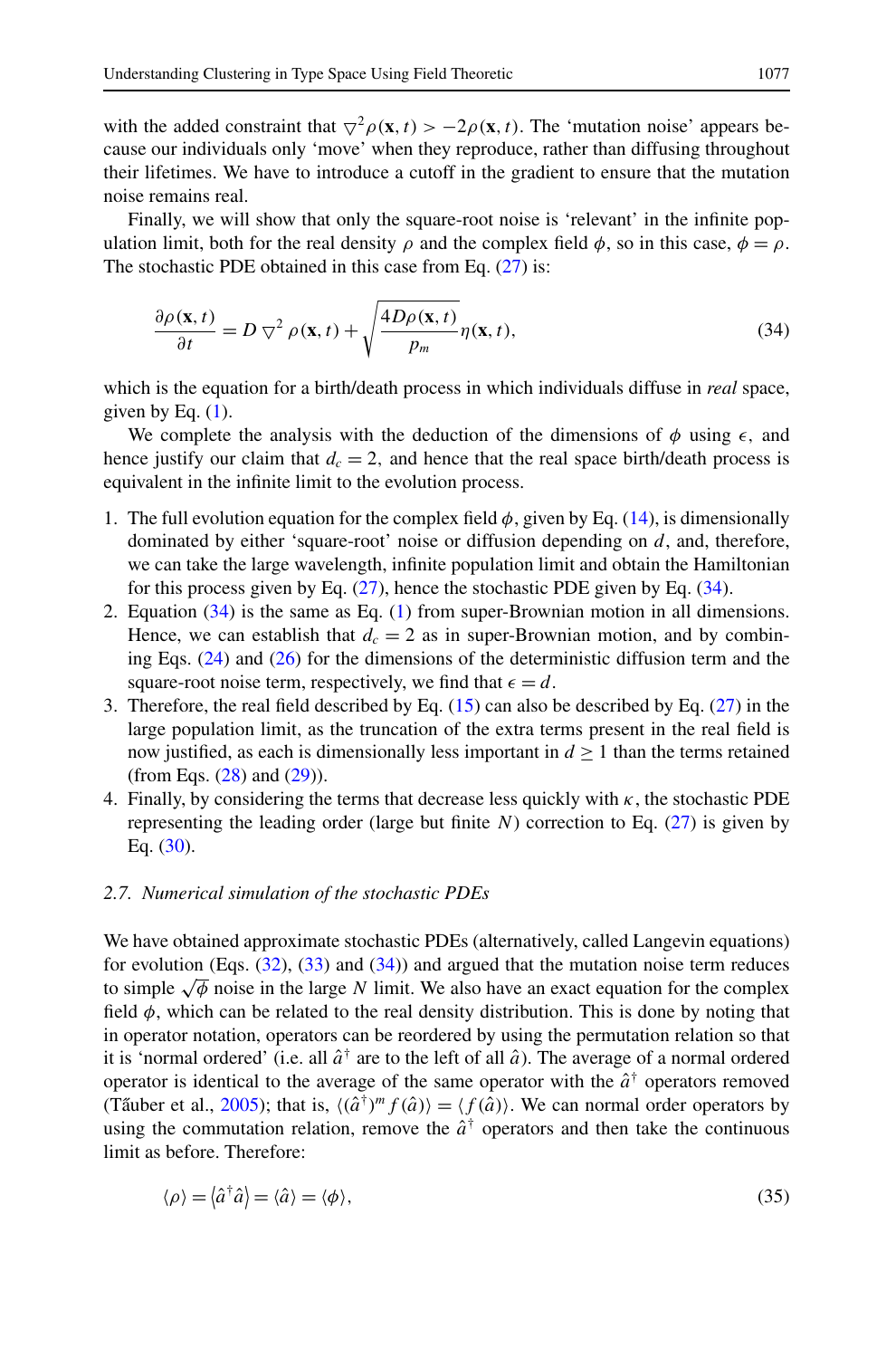$$
\langle \rho^2 \rangle = \langle \hat{a}^\dagger \hat{a} \hat{a}^\dagger \hat{a} \rangle = \langle \hat{a}^\dagger (\hat{a} + \hat{a}^\dagger \hat{a} \hat{a}) \rangle = \langle \phi \rangle + \langle \phi^2 \rangle. \tag{36}
$$

Continuation to arbitrary moments is straightforward; each only depends on previous moments. Therefore, if we can calculate (or simulate from an exact equation) the moments of the complex field  $\phi$ , we can calculate the moments of the real density exactly.

The final problem is of iterating a stochastic partial differential equation, although this is not a trivial task. We use the 'splitting' method presented in Pechenik and Levine ([1999\)](#page-16-0), Moro ([2004](#page-16-0)), Moro and Schurz [\(2007\)](#page-16-0) to accurately numerically integrate the stochastic PDE where possible. This method guarantees to give the correct results for the square-root noise term, but other terms can cause problems; in particular,  $\phi = 0$  is supposed to be an absorbing state and it should be an attractor. The simplest approach of using Gaussian noise multiplied by dt directly changes  $\phi = 0$  from an absorbing state to an unstable steady state, with probability 0 of finding it at any finite  $dt$ . The numerical solution of the  $\Delta_t \phi(\mathbf{x}, t) = \sqrt{\frac{D}{2} \nabla^2 \phi + \frac{4\phi}{p_m}} \eta(\mathbf{x}, t)$  term does not seem have an algorithm for finite  $dt$  in the literature and so we use ad-hoc truncation to zero as described in Section [2.4](#page-7-0), though it should be noted that pursuing numerical integration is dangerous in this case.

# *2.7.1. Numerical results*

We now present the results of simulating the partial differential equations obtained for the diffusion case and the approximated evolution case, and show that they behave approximately as expected. For comparison purposes, we also show the behaviour the stochastic PDE obtained from a simple diffusion of  $N$  non-interacting particles (see Appendix [A\)](#page-15-0):

$$
\frac{\partial \rho_D(\mathbf{x}, t)}{\partial t} = D \nabla^2 \rho_D(\mathbf{x}, t) + \nabla \big( \eta(\mathbf{x}, t) \sqrt{2D \rho_D(\mathbf{x}, t)} \big). \tag{37}
$$

Note the presence of the  $\triangledown$  on the noise term, ensuring that this noise conserves particles locally. Figure [2](#page-14-0) (left) shows the general behaviour of the distributions for Eq. (34), containing only square root noise and corresponding to the 'real space' case of reproducing and dying particles subject to spatial diffusion. The Figure demonstrates that square root noise does produce clustering and permits local and global extinction. However, we find that Eq.  $(34)$  only captures the qualitative aspects of the clustering. Figure [2](#page-14-0) (right) shows the (ensemble averaged)interface width $4$  of the distribution against time, comparing the various cases. We compare all of the stochastic PDEs we have encountered, and see that all terms are important quantitatively—the width is not correctly represented in any approximation, even at this fairly large value of  $N = 10,000$ . The diffusion stochastic PDE (Eq.  $(37)$ ) fits the master equation solution (Eq.  $(7)$  from Tauber et al., [2005\)](#page-16-0) closely. Only diffusion and square root noise can be guaranteed to be accurate numerical integrations of the corresponding stochastic PDEs, due to the numerical problems discussed above. The average interface width increases with time after passing some minimum value in all evolution cases because the total population is not conserved. Since we disregard runs in the ensemble average where the population becomes extinct the average population size tends to increase from its initial value (Slade, [2002](#page-16-0)).

<sup>&</sup>lt;sup>4</sup>The interface width  $\langle n(x)^2 \rangle - \langle n(x) \rangle^2$  is *not* directly related to the standard deviation of the distribution, but rather the distribution is viewed as an interface. The interface width describes the 'roughness' or deviation of the distribution from a straight line.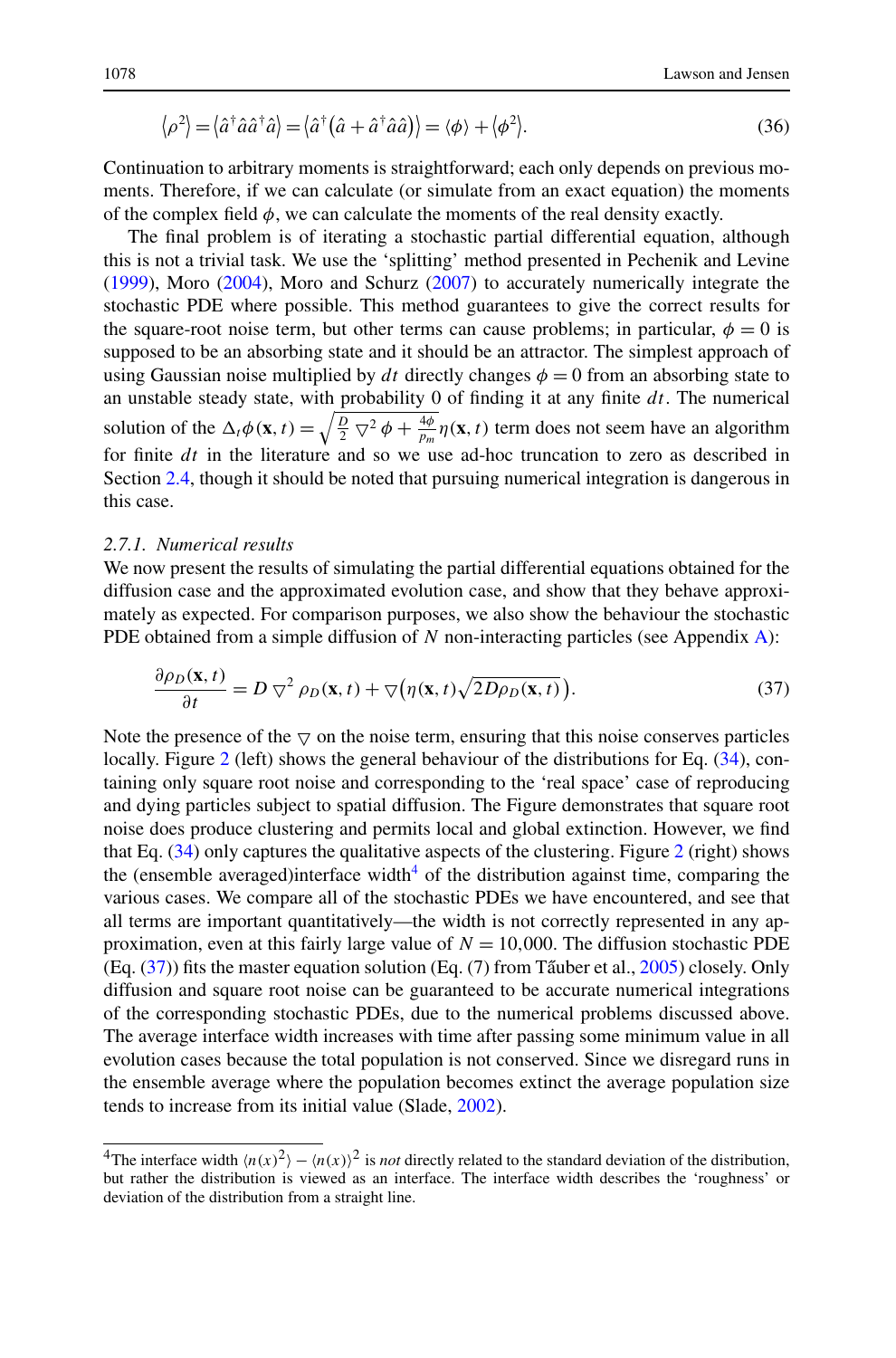<span id="page-14-0"></span>

**Fig. 2** Left: Evolved population distribution for the evolution case using the approximation of infinite N, given by Eq. (34). Shown is the distribution at various times. Note that it allows the distribution to split into multiple clusters as the original master equation, and local extinction is possible. Qualitatively, the model appears accurate. Right: Interface width  $\langle n(x)^2 \rangle - \langle n(x) \rangle^2$  as a function of time for the various relevant cases, with initial conditions of all population starting at position 0. Plotted are, from the bottom up, '1. Diffusion ME': the master equation evaluation of diffusion (Eq.  $(7)$  from Tauber et al., [2005\)](#page-16-0) which is indistinguishable on this plot from the diffusion stochastic PDE from Eq. (37). '2. Evolution (LE, root n noise only)': given by (Eq. (34)). '3. Evolution (LE, real only)': the full solution given by Eq. (32) with the insistence that the field is real (truncation of negative densities to 0). '4. Evolution (LE, full)': the full solution (Eq. (32)) itself. Finally, '5. Evolution (ME)': the master equation evaluation of evolution (Eq. (2)). Only the full consideration of the complex solution yields the desired behaviour, although the qualitative dynamics of a peak are captured. We use  $D = 0.25$  and  $N(t = 0) = 10,000$  throughout.

The full complex solution from Eq. (32) quantitatively captures the dynamics, although it must be admitted that the 'ad-hoc' nature of the process for discretisation permits us to try different procedures and keep only those that worked. This successful regime used a truncation of densities under a small amount chosen specifically for the time-step and total population, and the time-step was chosen very small. Gaussian numbers were used for the generation of the noises.

## **3. Summary**

We found that death and reproduction with mutation in a type space is identically described in the large scale and population limit as diffusing particles undergoing birth/death processes, and is, therefore, described by a super Brownian motion. This tells us that the critical dimension for the evolution process is 2 in Euclidean space. Hence, specialised models such as presented in Lawson and Jensen ([2007\)](#page-16-0) are essential for considering the distribution of a given phenotype  $(d < 2)$ . In higher dimensions,  $d > 2$  lineage analysis is sufficient to describe the distribution of types developing in time when coupled with the representation of type space. However, all cases require a microscopic consideration of the underlying process for calculations at finite  $N$ . Our simple field theory analysis has provided an exact description of the problem in the form of a stochastic PDE, Eq. (32).

We found the first order correction to the infinite  $N$  stochastic PDE, given by Eq. (33). This is valid when the total population  $N$  is large but finite. Obtaining the correct stochastic PDE to represent a microprocess is non-trivial and mistakes are often made, as discussed in Howard and Tauber  $(1997)$  $(1997)$ , and hence a careful derivation such as ours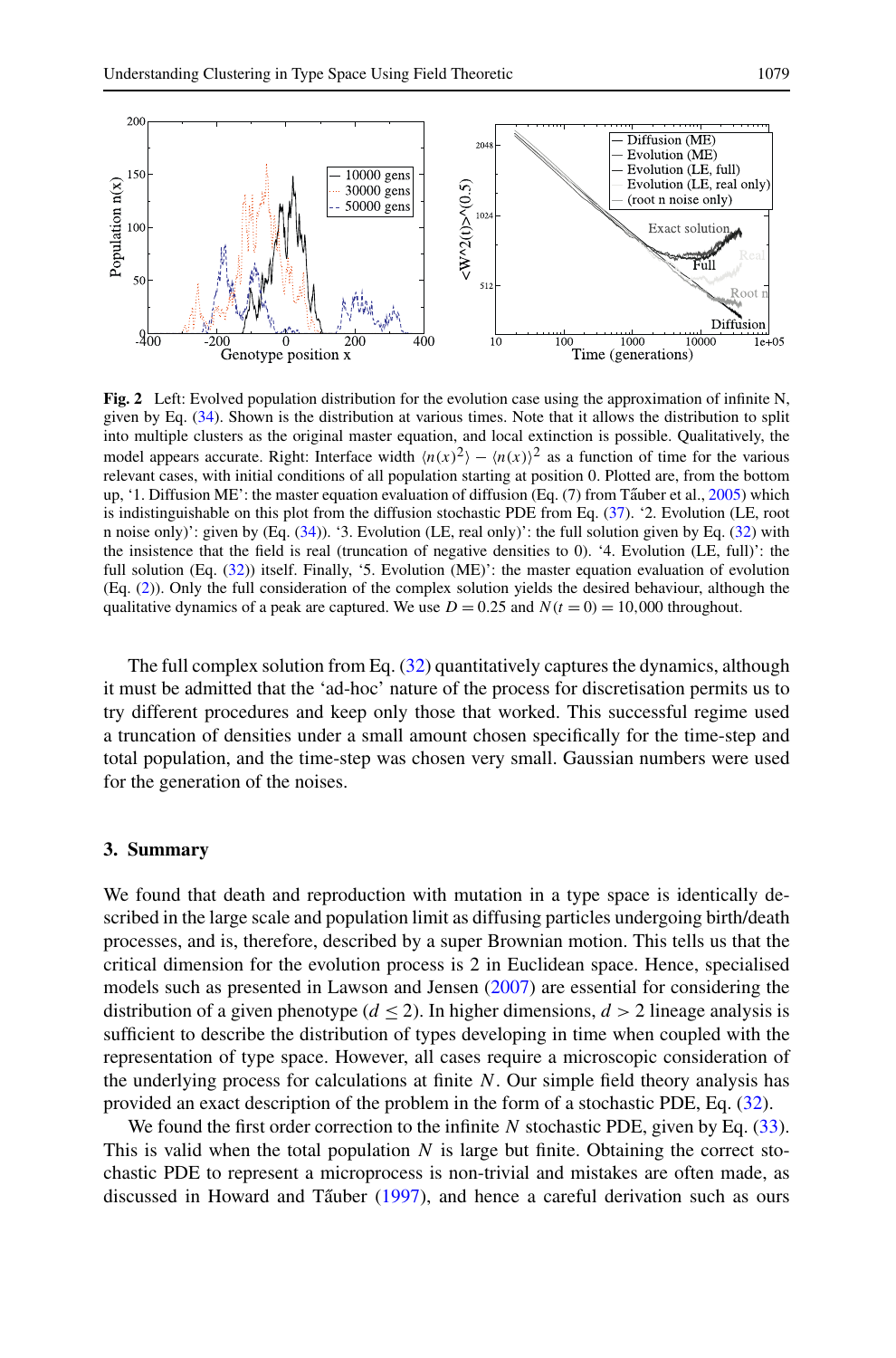<span id="page-15-0"></span>is very important. Our work brings together previous results and makes the underlying clustering process in evolution explicit. Field theory is a tool that permits examination of finite systems and our work discusses the relevancy of stochastic PDEs in this case.

#### **Acknowledgements**

D.J.L. acknowledges the EPSRC and the Scottish Government for funding, as well as Imperial College London where some of this research was carried out. We are very thankful to Martin Howard and Uwe C. Täuber for invaluable discussions on the method.

## **Appendix A: Calculating the stochastic PDE for diffusing particles**

The starting point for diffusion is the action for diffusing and non-interacting particles, obtained from Eq.  $(35)$  in Tauber et al.  $(2005)$  $(2005)$  for diffusing interacting particles by setting the reaction rate  $\lambda_0$  to zero:

$$
A_d(\phi, \tilde{\phi}) = \int d^d x \int dt \left[ \tilde{\phi} \partial_t \phi - D \tilde{\phi} \nabla^2 \phi \right]. \tag{A.1}
$$

Here we have also neglected terms for initial and final conditions. We first convert to a real density field  $\rho$  using the methods from Section [2.3](#page-6-0), by setting  $\phi = \rho e^{-\tilde{\rho}}$  and  $\tilde{\phi} - e^{\tilde{\rho}}$ . In this case, the exponential terms cancel out and we are left after integration by parts with:

$$
A_d(\rho, \tilde{\rho}) = \int d^d x \int dt \left[ \tilde{\rho} \partial_t \rho - D \tilde{\rho} \nabla^2 \rho + D \rho (\nabla \tilde{\rho})^2 \right]. \tag{A.2}
$$

The final noise term is linearised using Eq. (20) with but is of opposite sign, therefore, giving the linearised action:

$$
A_d(\rho, \tilde{\rho}, \eta) = \int d^d x \int dt \left[ \tilde{\rho} \partial_t \rho - D \tilde{\rho} \nabla^2 \rho + \nabla (\eta \sqrt{2D\rho}) \tilde{\rho} \right], \tag{A.3}
$$

which on functional differentiation with respect to  $\tilde{\rho}$  yields Eq. (37).

#### **References**

- Bausch, R., Janssen, H.K., Wagner, H., 1976. Renormalized field-theory of critical dynamics. Z. Phys. B: Condens. Matter 24, 113.
- Cox, J.T., Klenke, A., 2003. Rescaled interacting diffusions converge to super Brownian motion. Ann. Appl. Probab. 13, 501–514.
- Derrida, B., Peliti, L., 1991. Evolution in a flat fitness landscape. Bul. Math. Biol. 53, 355–382.
- Derrida, B., Manrubia, S.C., Zanette, D.H., 1999. Statistical properties of genealogical trees. Phys. Rev. Lett. 82(9), 1987–1990.
- Doi, M., 1976. Second quantization representation for classical many-particle system. J. Phys. A: Math. Gen. 9, 1465.